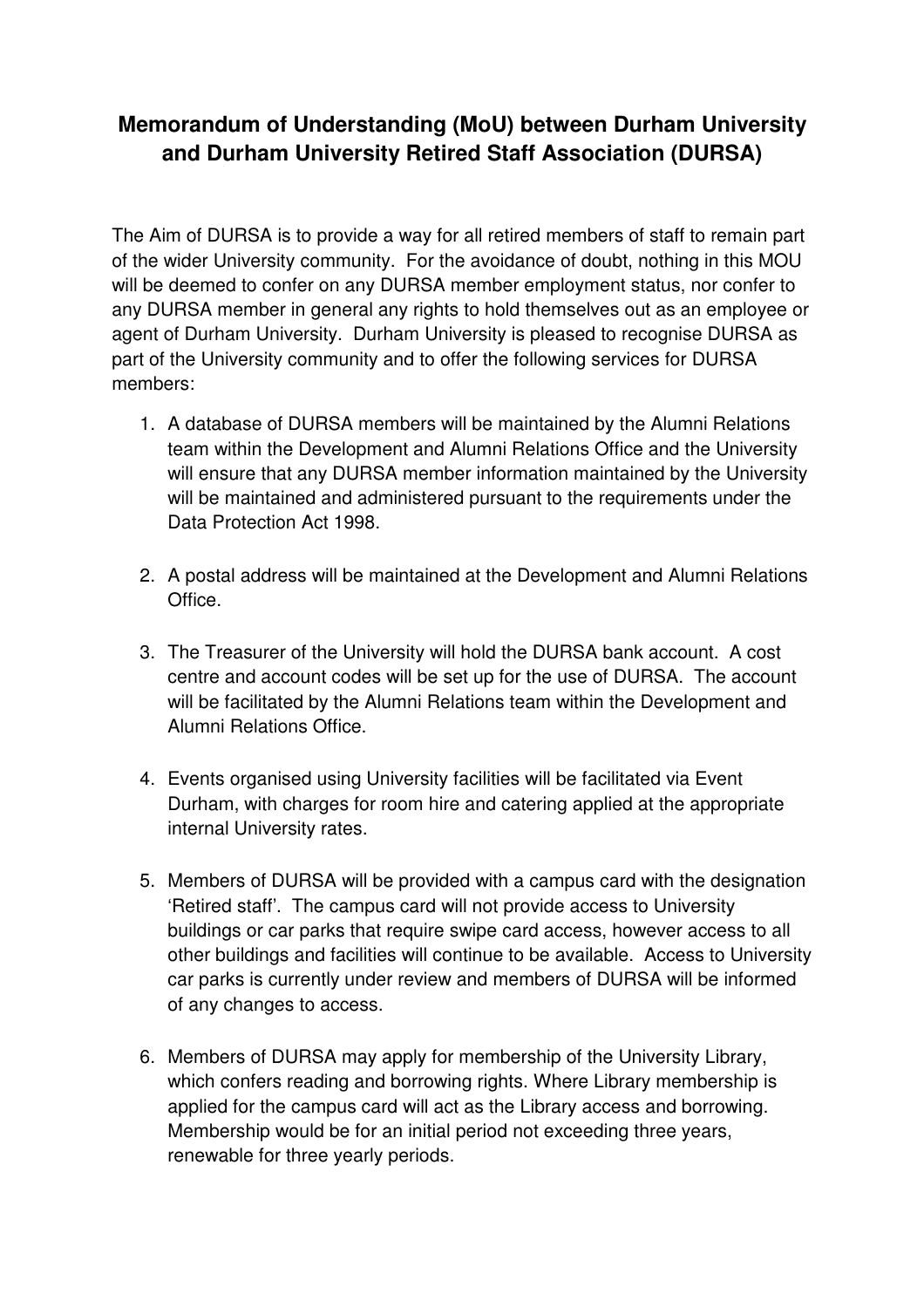- 7. Members of DURSA who are still research active and who wish to have continued access to electronic resources via the academic network will continue to need a sponsorship letter from the relevant Head of Department and they may be required to enter into a separate confidentiality undertaking with the University.
- 8. Members of DURSA requiring occasional access to the Library's electronic resources may use the 'Walk In' terminals in each of the University Libraries. This does not require a user name or password.
- 9. Members of DURSA who so wish will be provided with a University e-mail address. In the first instance these will use the durham.ac.uk suffix but the University is currently developing its e-mail systems and reserves the right to transfer retired staff accounts to a new suffix (for example fred.bloggs.retiredstaff@durham.ac.uk) at a future date. Any transfer will be facilitated by the use of automatic forwarding facilities for a period of time. If members apply to retain a University email address, the email address and campus card will be valid for one year, renewable annually.
- 10. The University IT Service Desk will be pleased to support retired staff with enquiries on using University systems but is unable to support personal communications, hardware or software problems.
- 11. The Development and Alumni Office will circulate information on University news and developments to DURSA members.
- 12. The University, at its sole discretion, reserves the right to withdraw the services normally conferred by membership of DURSA from any DURSA member whose conduct contravenes University policy, procedures or regulations, or who acts in a manner that brings the University into disrepute or who acts outside the scope of the terms of this MOU.

DURSA acknowledges that its members form part of the University community and undertakes to honour the following conditions:

- 1. That copies of the DURSA Annual Accounts shall be forwarded to the University Treasurer.
- 2. That, if a member leaves DURSA, the University Registrar and Secretary must be informed immediately so that e-mail addresses can be deactivated and access to other facilities can be stopped.